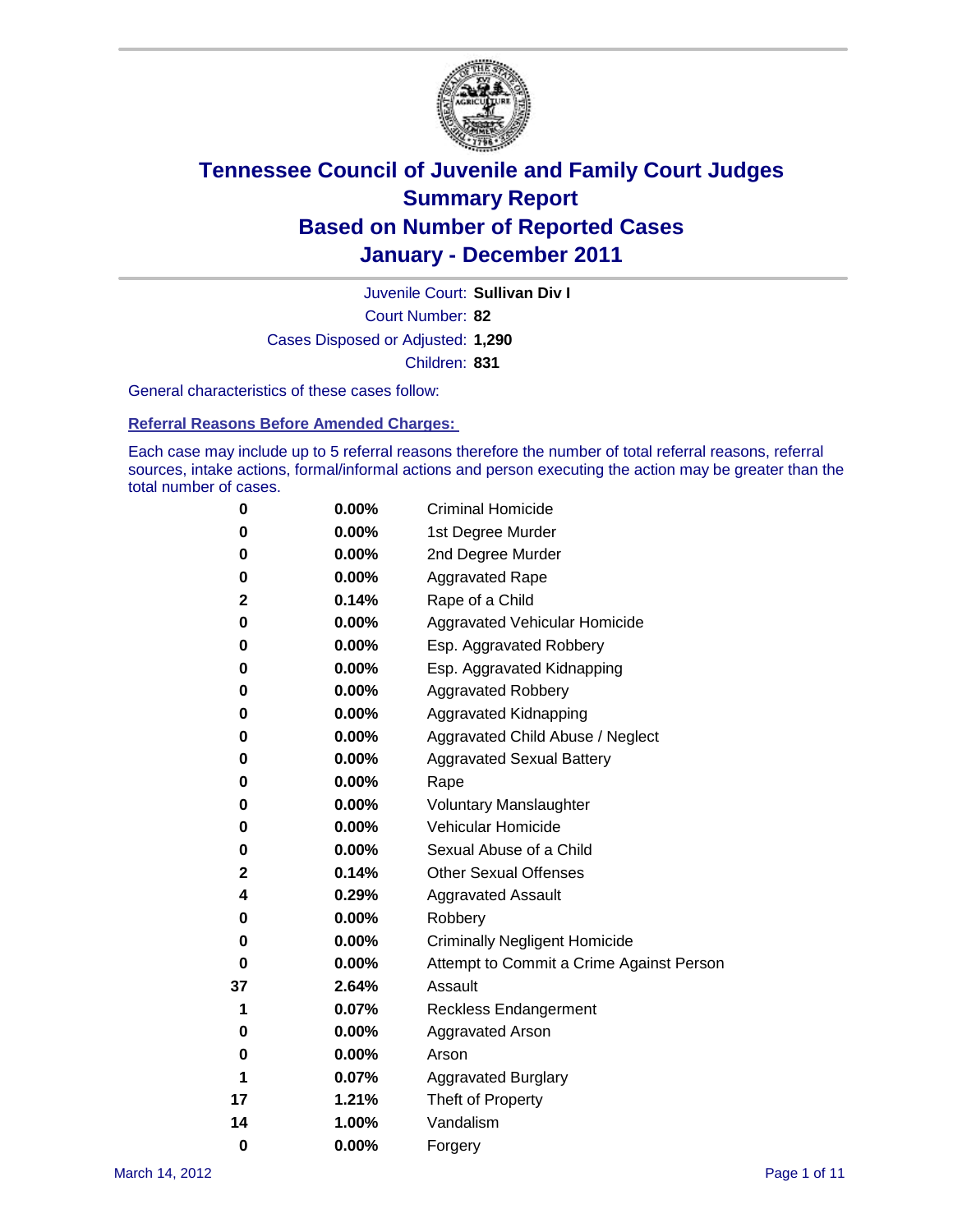

Juvenile Court: **Sullivan Div I**

Court Number: **82**

Cases Disposed or Adjusted: **1,290**

Children: **831**

#### **Referral Reasons Before Amended Charges:**

Each case may include up to 5 referral reasons therefore the number of total referral reasons, referral sources, intake actions, formal/informal actions and person executing the action may be greater than the total number of cases.

| 0            | 0.00% | <b>Worthless Checks</b>                                     |  |  |  |
|--------------|-------|-------------------------------------------------------------|--|--|--|
| 0            | 0.00% | Illegal Possession / Fraudulent Use of Credit / Debit Cards |  |  |  |
| 3            | 0.21% | <b>Burglary</b>                                             |  |  |  |
| 4            | 0.29% | Unauthorized Use of a Vehicle                               |  |  |  |
| 0            | 0.00% | <b>Cruelty to Animals</b>                                   |  |  |  |
| 0            | 0.00% | Sale of Controlled Substances                               |  |  |  |
| 18           | 1.29% | <b>Other Drug Offenses</b>                                  |  |  |  |
| 10           | 0.71% | <b>Possession of Controlled Substances</b>                  |  |  |  |
| 0            | 0.00% | <b>Criminal Attempt</b>                                     |  |  |  |
| 1            | 0.07% | Carrying Weapons on School Property                         |  |  |  |
| 1            | 0.07% | Unlawful Carrying / Possession of a Weapon                  |  |  |  |
| 3            | 0.21% | <b>Evading Arrest</b>                                       |  |  |  |
| 0            | 0.00% | Escape                                                      |  |  |  |
| 4            | 0.29% | Driving Under Influence (DUI)                               |  |  |  |
| 1            | 0.07% | Possession / Consumption of Alcohol                         |  |  |  |
| 0            | 0.00% | Resisting Stop, Frisk, Halt, Arrest or Search               |  |  |  |
| 1            | 0.07% | <b>Aggravated Criminal Trespass</b>                         |  |  |  |
| 0            | 0.00% | Harassment                                                  |  |  |  |
| 0            | 0.00% | Failure to Appear                                           |  |  |  |
| 1            | 0.07% | Filing a False Police Report                                |  |  |  |
| 0            | 0.00% | Criminal Impersonation                                      |  |  |  |
| 0            | 0.00% | <b>Disorderly Conduct</b>                                   |  |  |  |
| 0            | 0.00% | <b>Criminal Trespass</b>                                    |  |  |  |
| 6            | 0.43% | <b>Public Intoxication</b>                                  |  |  |  |
| 0            | 0.00% | Gambling                                                    |  |  |  |
| 71           | 5.07% | Traffic                                                     |  |  |  |
| 0            | 0.00% | <b>Local Ordinances</b>                                     |  |  |  |
| $\mathbf{2}$ | 0.14% | Violation of Wildlife Regulations                           |  |  |  |
| 0            | 0.00% | Contempt of Court                                           |  |  |  |
| 1            | 0.07% | Violation of Probation                                      |  |  |  |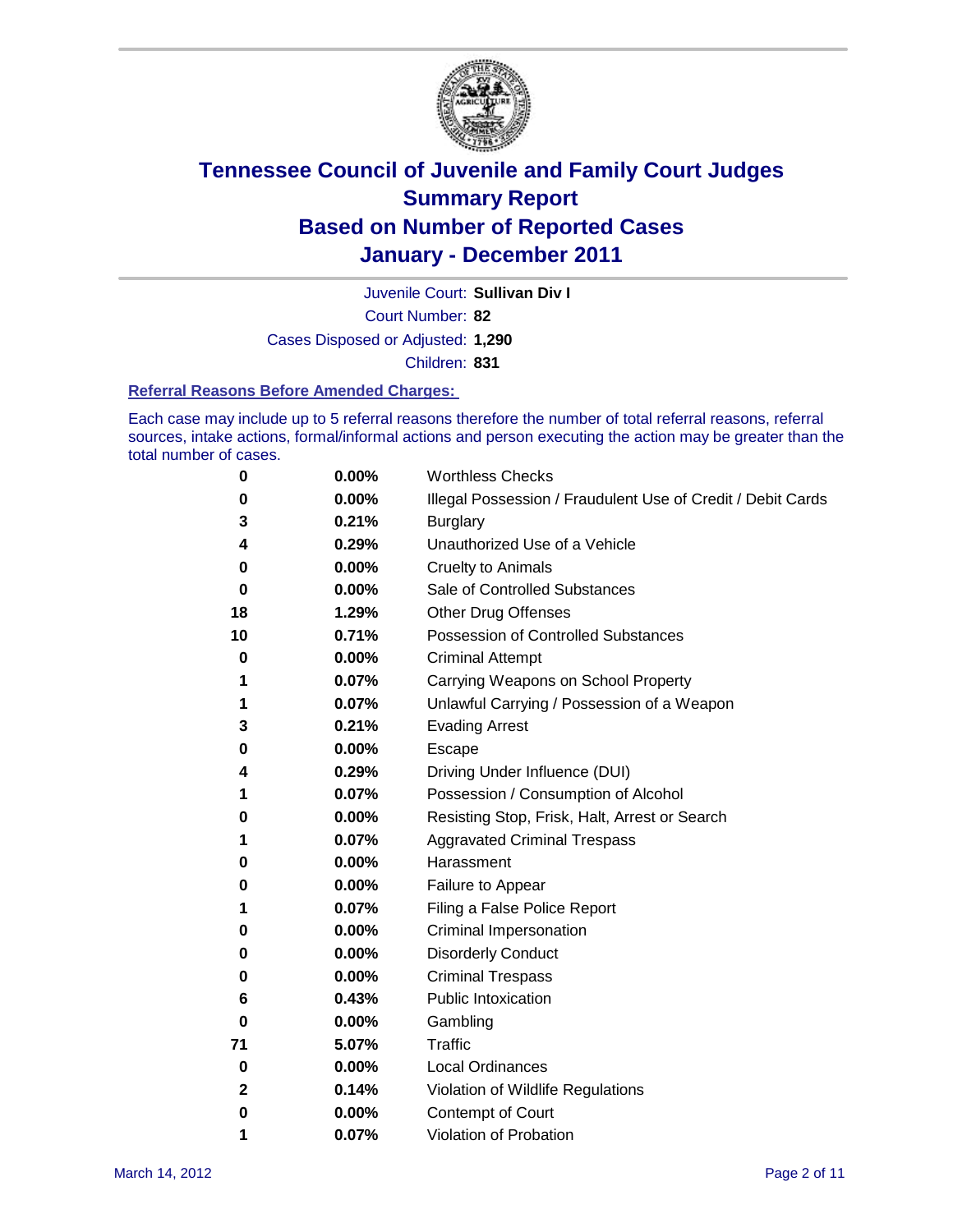

Court Number: **82** Juvenile Court: **Sullivan Div I** Cases Disposed or Adjusted: **1,290** Children: **831**

#### **Referral Reasons Before Amended Charges:**

Each case may include up to 5 referral reasons therefore the number of total referral reasons, referral sources, intake actions, formal/informal actions and person executing the action may be greater than the total number of cases.

| $\mathbf 0$ | 0.00%    | Violation of Aftercare                 |
|-------------|----------|----------------------------------------|
| 45          | 3.21%    | <b>Unruly Behavior</b>                 |
| 57          | 4.07%    | Truancy                                |
| 1           | 0.07%    | In-State Runaway                       |
| $\bf{0}$    | 0.00%    | Out-of-State Runaway                   |
| 47          | 3.36%    | Possession of Tobacco Products         |
| 0           | 0.00%    | Violation of a Valid Court Order       |
| 0           | 0.00%    | Violation of Curfew                    |
| 1           | 0.07%    | Sexually Abused Child                  |
| 4           | 0.29%    | <b>Physically Abused Child</b>         |
| 94          | 6.71%    | Dependency / Neglect                   |
| 8           | 0.57%    | <b>Termination of Parental Rights</b>  |
| 0           | 0.00%    | <b>Violation of Pretrial Diversion</b> |
| 0           | 0.00%    | Violation of Informal Adjustment       |
| 662         | 47.29%   | <b>Judicial Review</b>                 |
| 0           | 0.00%    | <b>Administrative Review</b>           |
| 0           | $0.00\%$ | <b>Foster Care Review</b>              |
| 67          | 4.79%    | Custody                                |
| 10          | 0.71%    | Visitation                             |
| 59          | 4.21%    | Paternity / Legitimation               |
| 121         | 8.64%    | <b>Child Support</b>                   |
| 0           | $0.00\%$ | <b>Request for Medical Treatment</b>   |
| 1           | 0.07%    | <b>Consent to Marry</b>                |
| 18          | 1.29%    | Other                                  |
| 1,400       | 100.00%  | <b>Total Referrals</b>                 |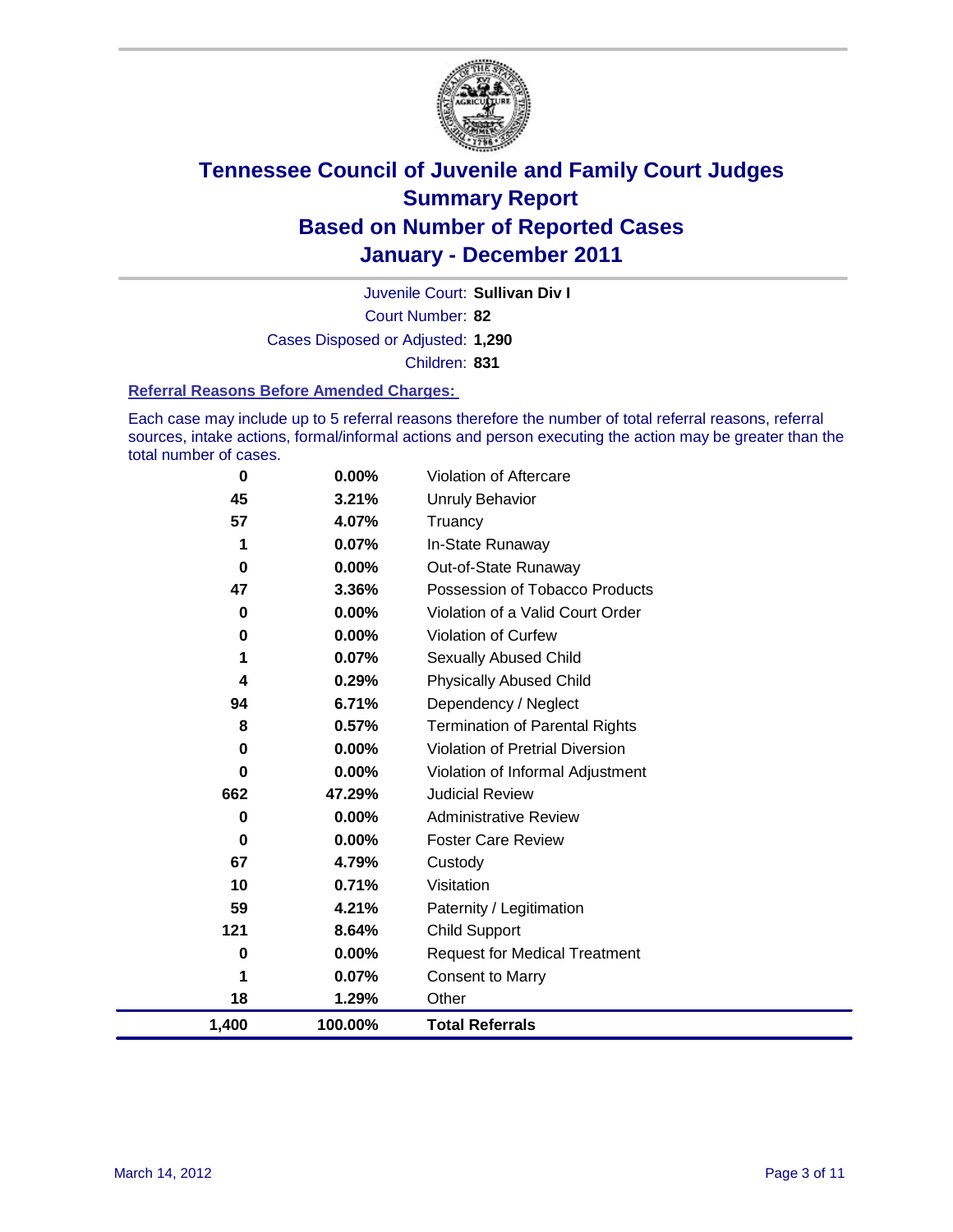

|                            |                                   | Juvenile Court: Sullivan Div I    |  |  |  |
|----------------------------|-----------------------------------|-----------------------------------|--|--|--|
| Court Number: 82           |                                   |                                   |  |  |  |
|                            | Cases Disposed or Adjusted: 1,290 |                                   |  |  |  |
|                            |                                   | Children: 831                     |  |  |  |
| <b>Referral Sources: 1</b> |                                   |                                   |  |  |  |
| 204                        | 14.57%                            | Law Enforcement                   |  |  |  |
| 267                        | 19.07%                            | Parents                           |  |  |  |
| 126                        | $9.00\%$                          | Relatives                         |  |  |  |
| 0                          | $0.00\%$                          | Self                              |  |  |  |
| 95                         | 6.79%                             | School                            |  |  |  |
| 0                          | $0.00\%$                          | <b>CSA</b>                        |  |  |  |
| 281                        | 20.07%                            | <b>DCS</b>                        |  |  |  |
| 0                          | $0.00\%$                          | <b>Other State Department</b>     |  |  |  |
| 1                          | $0.07\%$                          | <b>District Attorney's Office</b> |  |  |  |

| 1,400 | 100.00%  | <b>Total Referral Sources</b> |  |
|-------|----------|-------------------------------|--|
| 5     | 0.36%    | Other                         |  |
| 0     | $0.00\%$ | Unknown                       |  |
| 0     | 0.00%    | Hospital                      |  |
| 1     | 0.07%    | Child & Parent                |  |
| 1     | 0.07%    | Victim                        |  |
| 185   | 13.21%   | <b>Other Court</b>            |  |
| 0     | 0.00%    | Social Agency                 |  |
| 234   | 16.71%   | <b>Court Staff</b>            |  |
|       |          |                               |  |

### **Age of Child at Referral: 2**

| 151<br>6<br>0 | 18.17%<br>0.72%<br>0.00% | Ages 17 through 18<br>Ages 19 and Over<br>Unknown |
|---------------|--------------------------|---------------------------------------------------|
|               |                          |                                                   |
|               |                          |                                                   |
|               |                          |                                                   |
| 135           | 16.25%                   | Ages 15 through 16                                |
| 84            | 10.11%                   | Ages 13 through 14                                |
| 55            | 6.62%                    | Ages 11 through 12                                |
| 400           | 48.13%                   | Ages 10 and Under                                 |
|               |                          |                                                   |

<sup>1</sup> If different than number of Referral Reasons (1400), verify accuracy of your court's data.

<sup>2</sup> One child could be counted in multiple categories, verify accuracy of your court's data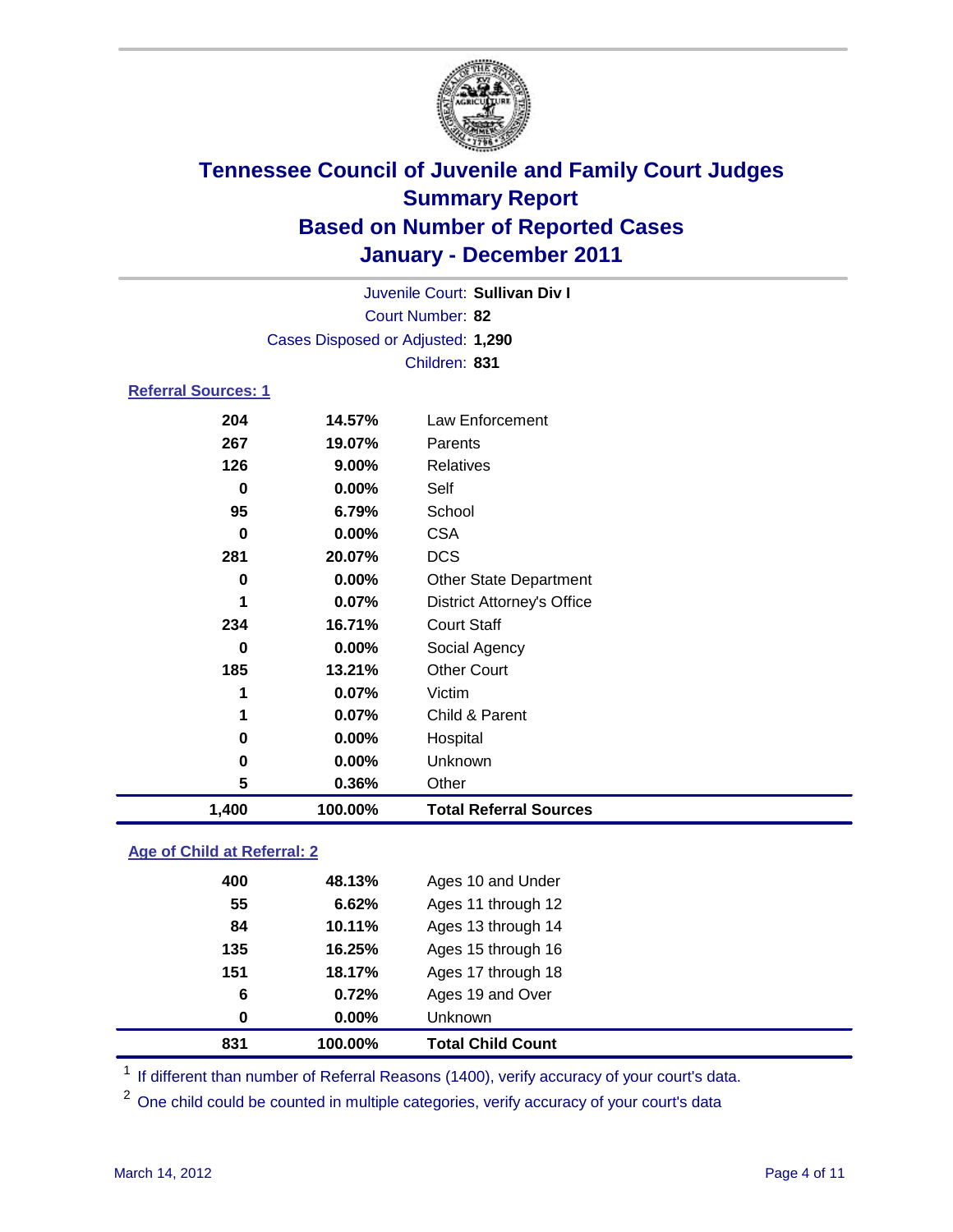

| Juvenile Court: Sullivan Div I |                                         |                          |  |  |  |
|--------------------------------|-----------------------------------------|--------------------------|--|--|--|
|                                | Court Number: 82                        |                          |  |  |  |
|                                | Cases Disposed or Adjusted: 1,290       |                          |  |  |  |
|                                | Children: 831                           |                          |  |  |  |
| Sex of Child: 1                |                                         |                          |  |  |  |
| 477                            | 57.40%                                  | Male                     |  |  |  |
| 354                            | 42.60%                                  | Female                   |  |  |  |
| $\bf{0}$                       | 0.00%                                   | Unknown                  |  |  |  |
| 831                            | 100.00%                                 | <b>Total Child Count</b> |  |  |  |
| Race of Child: 1               |                                         |                          |  |  |  |
| 822                            | 98.92%                                  | White                    |  |  |  |
| $\overline{2}$                 | 0.24%                                   | African American         |  |  |  |
| $\mathbf 0$                    | 0.00%                                   | Native American          |  |  |  |
| 0                              | 0.00%                                   | Asian                    |  |  |  |
| 6                              | 0.72%                                   | Mixed                    |  |  |  |
| 1                              | 0.12%                                   | Unknown                  |  |  |  |
| 831                            | 100.00%                                 | <b>Total Child Count</b> |  |  |  |
| <b>Hispanic Origin: 1</b>      |                                         |                          |  |  |  |
| 1                              | 0.12%                                   | Yes                      |  |  |  |
| 830                            | 99.88%                                  | <b>No</b>                |  |  |  |
| 0                              | 0.00%                                   | Unknown                  |  |  |  |
| 831                            | 100.00%                                 | <b>Total Child Count</b> |  |  |  |
|                                | <b>School Enrollment of Children: 1</b> |                          |  |  |  |
| 509                            | 61.25%                                  | Yes                      |  |  |  |
| $\bf{0}$                       | 0.00%                                   | No                       |  |  |  |
| 322                            | 38.75%                                  | Unknown                  |  |  |  |
| 831                            | 100.00%                                 | <b>Total Child Count</b> |  |  |  |

One child could be counted in multiple categories, verify accuracy of your court's data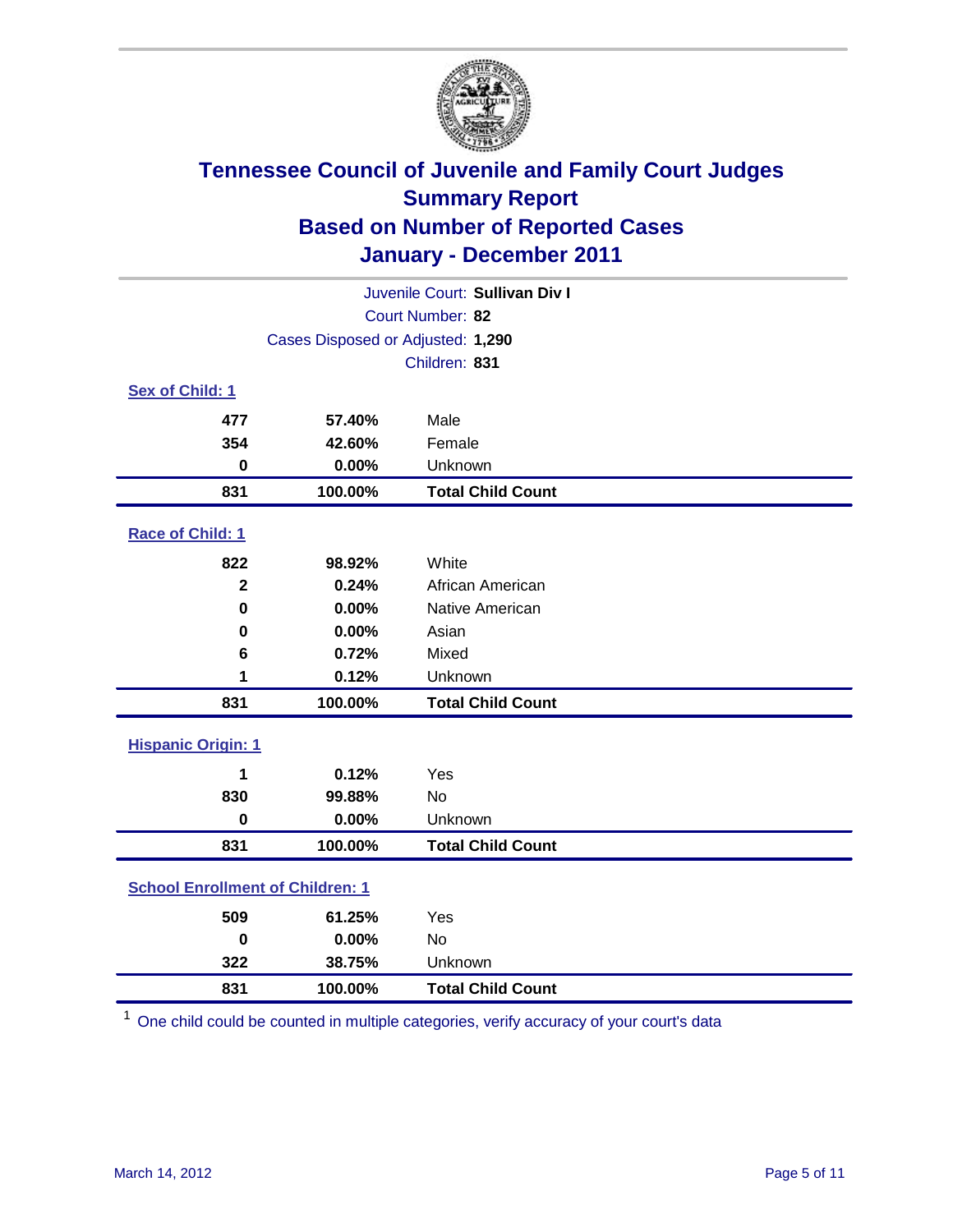

Court Number: **82** Juvenile Court: **Sullivan Div I** Cases Disposed or Adjusted: **1,290** Children: **831**

### **Living Arrangement of Child at Time of Referral: 1**

| 831 | 100.00%  | <b>Total Child Count</b>     |
|-----|----------|------------------------------|
| 10  | 1.20%    | Other                        |
| 0   | $0.00\%$ | Unknown                      |
| 0   | $0.00\%$ | Independent                  |
| 0   | $0.00\%$ | In an Institution            |
| 0   | $0.00\%$ | In a Residential Center      |
| 1   | 0.12%    | In a Group Home              |
| 3   | 0.36%    | With Foster Family           |
| 4   | 0.48%    | With Adoptive Parents        |
| 130 | 15.64%   | <b>With Relatives</b>        |
| 54  | 6.50%    | With Father                  |
| 428 | 51.50%   | <b>With Mother</b>           |
| 13  | 1.56%    | With Mother and Stepfather   |
| 0   | $0.00\%$ | With Father and Stepmother   |
| 188 | 22.62%   | With Both Biological Parents |
|     |          |                              |

### **Type of Detention: 2**

| 1.290    | 100.00%  | <b>Total Detention Count</b> |
|----------|----------|------------------------------|
| 0        | $0.00\%$ | Other                        |
| 0        | 0.00%    | Does Not Apply               |
| 0        | $0.00\%$ | Unknown                      |
| 0        | $0.00\%$ | <b>Psychiatric Hospital</b>  |
| $\bf{0}$ | 0.00%    | Jail - No Separation         |
| 0        | $0.00\%$ | Jail - Partial Separation    |
| 0        | 0.00%    | Jail - Complete Separation   |
| 9        | 0.70%    | Juvenile Detention Facility  |
| 1,281    | 99.30%   | Non-Secure Placement         |
|          |          |                              |

<sup>1</sup> One child could be counted in multiple categories, verify accuracy of your court's data

<sup>2</sup> If different than number of Cases (1290) verify accuracy of your court's data.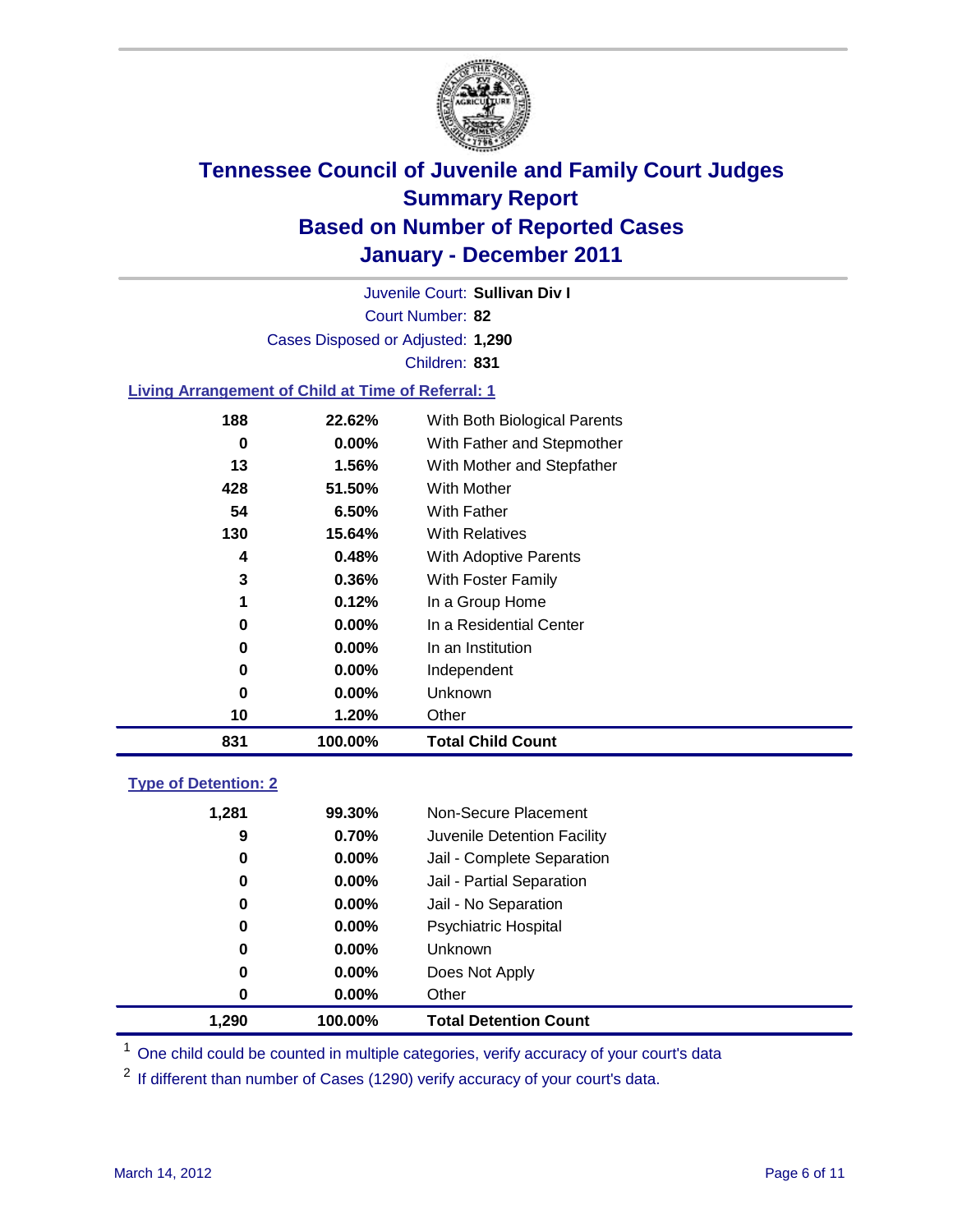

|                                                    | Juvenile Court: Sullivan Div I    |                                      |  |  |
|----------------------------------------------------|-----------------------------------|--------------------------------------|--|--|
|                                                    | Court Number: 82                  |                                      |  |  |
|                                                    | Cases Disposed or Adjusted: 1,290 |                                      |  |  |
|                                                    |                                   | Children: 831                        |  |  |
| <b>Placement After Secure Detention Hearing: 1</b> |                                   |                                      |  |  |
| 1,224                                              | 94.88%                            | Returned to Prior Living Arrangement |  |  |
| 11                                                 | 0.85%                             | Juvenile Detention Facility          |  |  |
| $\bf{0}$                                           | 0.00%                             | Jail                                 |  |  |
| $\bf{0}$                                           | 0.00%                             | Shelter / Group Home                 |  |  |
| 53                                                 | 4.11%                             | <b>Foster Family Home</b>            |  |  |
| 0                                                  | 0.00%                             | Psychiatric Hospital                 |  |  |
| 0                                                  | 0.00%                             | Unknown                              |  |  |
| 1                                                  | 0.08%                             | Does Not Apply                       |  |  |
| 1                                                  | 0.08%                             | Other                                |  |  |
| 1,290                                              | 100.00%                           | <b>Total Placement Count</b>         |  |  |
| <b>Intake Actions: 2</b>                           |                                   |                                      |  |  |
| 541                                                | 38.64%                            |                                      |  |  |
| 14                                                 |                                   | <b>Petition Filed</b>                |  |  |
|                                                    | 1.00%                             | <b>Motion Filed</b>                  |  |  |
| 115                                                | 8.21%                             | <b>Citation Processed</b>            |  |  |
| 0                                                  | 0.00%                             | Notification of Paternity Processed  |  |  |
| 642                                                | 45.86%                            | Scheduling of Judicial Review        |  |  |
| 84                                                 | 6.00%                             | Scheduling of Administrative Review  |  |  |
| 0                                                  | 0.00%                             | Scheduling of Foster Care Review     |  |  |
| $\bf{0}$                                           | 0.00%                             | Unknown                              |  |  |
| 0                                                  | 0.00%                             | Does Not Apply                       |  |  |
| 4                                                  | 0.29%                             | Other                                |  |  |

<sup>1</sup> If different than number of Cases (1290) verify accuracy of your court's data.

<sup>2</sup> If different than number of Referral Reasons (1400), verify accuracy of your court's data.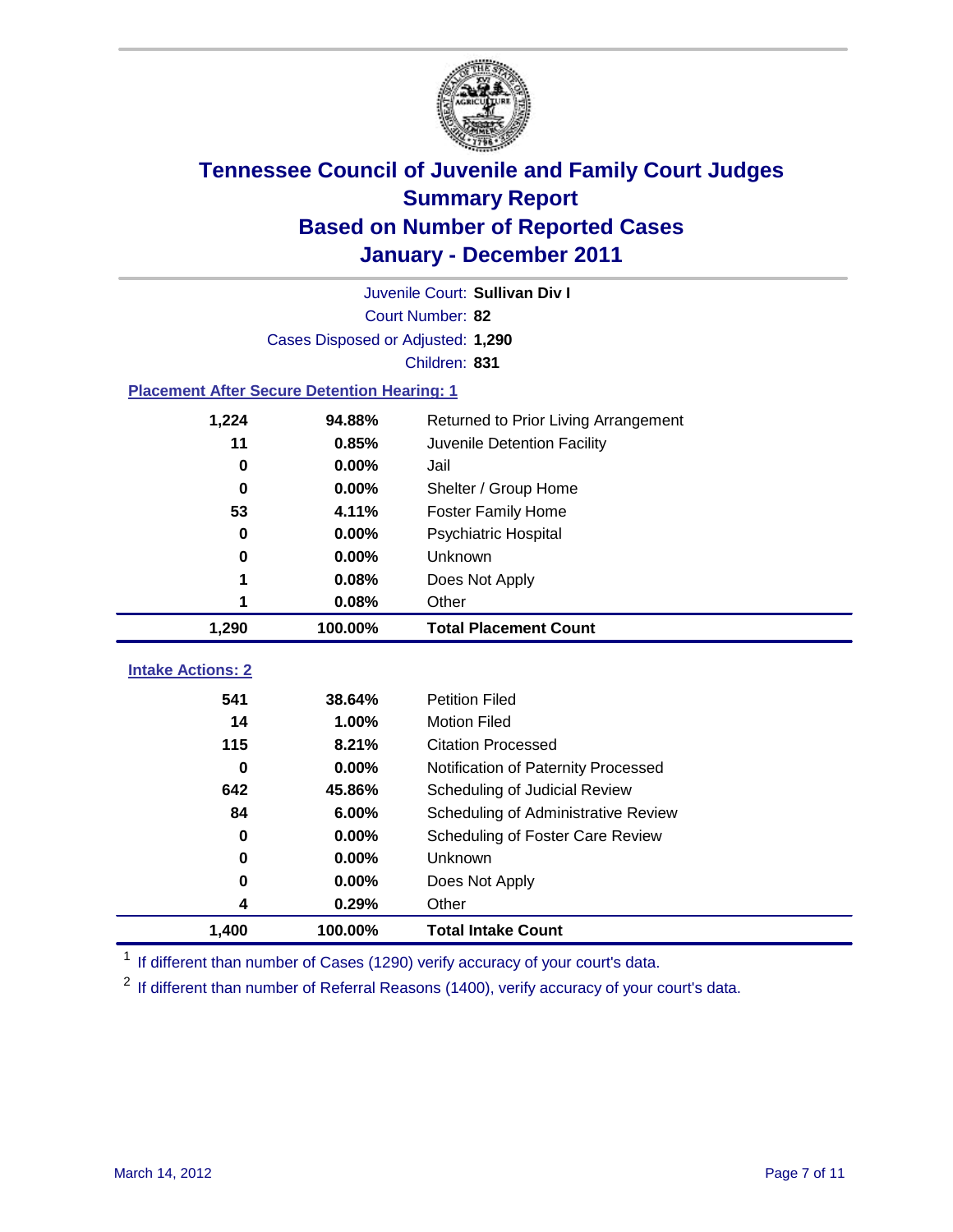

Court Number: **82** Juvenile Court: **Sullivan Div I** Cases Disposed or Adjusted: **1,290** Children: **831**

### **Last Grade Completed by Child: 1**

| 831      | 100.00% | <b>Total Child Count</b>     |  |
|----------|---------|------------------------------|--|
| 4        | 0.48%   | Other                        |  |
| 319      | 38.39%  | Unknown                      |  |
| 86       | 10.35%  | <b>Never Attended School</b> |  |
| $\bf{0}$ | 0.00%   | Graduated                    |  |
| 0        | 0.00%   | <b>GED</b>                   |  |
| 0        | 0.00%   | Non-Graded Special Ed        |  |
| 36       | 4.33%   | 12th Grade                   |  |
| 58       | 6.98%   | 11th Grade                   |  |
| 59       | 7.10%   | 10th Grade                   |  |
| 46       | 5.54%   | 9th Grade                    |  |
| 27       | 3.25%   | 8th Grade                    |  |
| 32       | 3.85%   | 7th Grade                    |  |
| 23       | 2.77%   | 6th Grade                    |  |
| 16       | 1.93%   | 5th Grade                    |  |
| 14       | 1.68%   | 4th Grade                    |  |
| 16       | 1.93%   | 3rd Grade                    |  |
| 22       | 2.65%   | 2nd Grade                    |  |
| 21       | 2.53%   | 1st Grade                    |  |
| 16       | 1.93%   | Kindergarten                 |  |
| 0        | 0.00%   | Preschool                    |  |
| 36       | 4.33%   | Too Young for School         |  |

### **Enrolled in Special Education: 1**

| 831 | 100.00%       | <b>Total Child Count</b> |
|-----|---------------|--------------------------|
|     | $0.00\%$<br>0 | Unknown                  |
| 828 | 99.64%        | No                       |
|     | 0.36%<br>3    | Yes                      |
|     |               |                          |

One child could be counted in multiple categories, verify accuracy of your court's data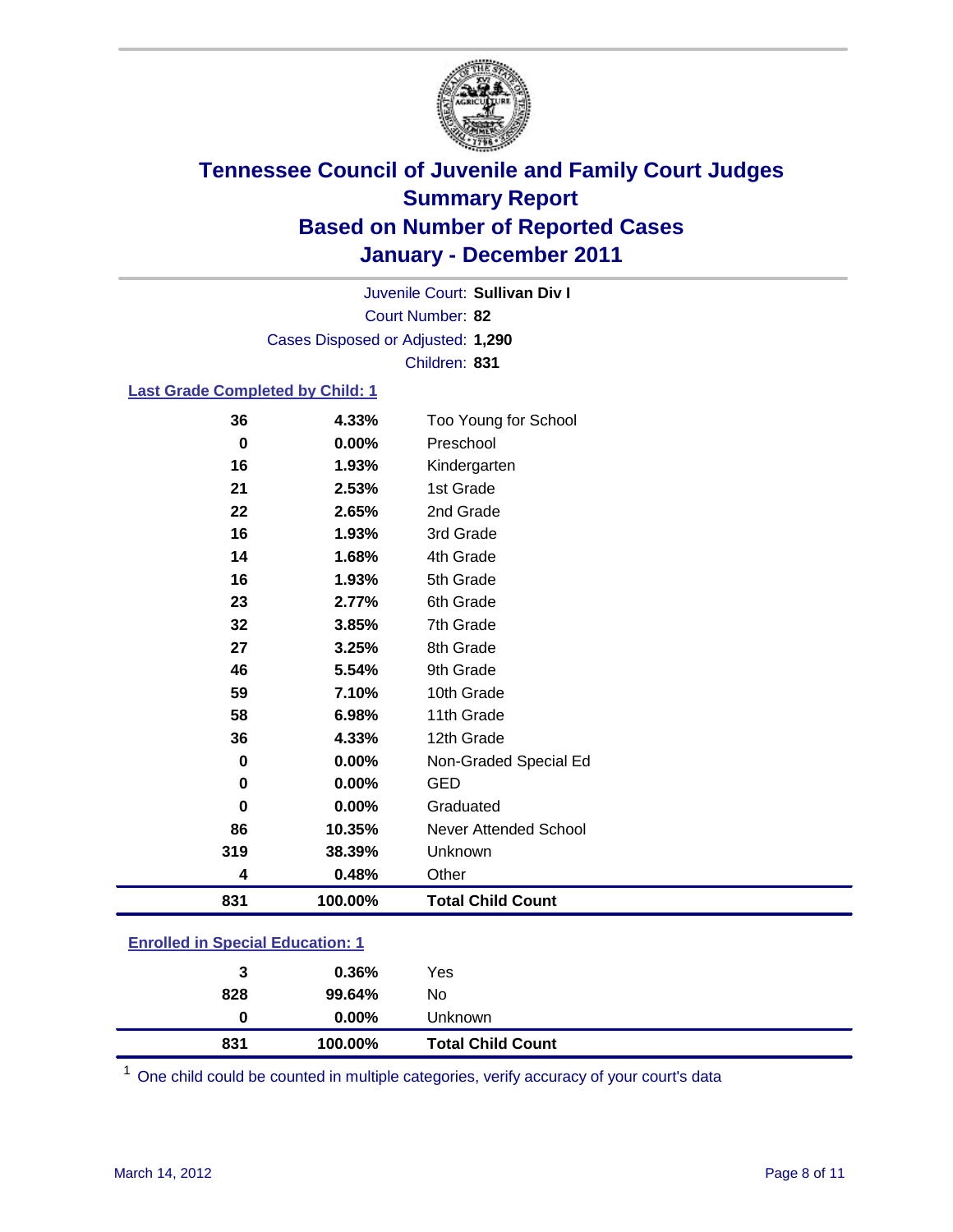

|       |                                   | Juvenile Court: Sullivan Div I |  |  |
|-------|-----------------------------------|--------------------------------|--|--|
|       |                                   | Court Number: 82               |  |  |
|       | Cases Disposed or Adjusted: 1,290 |                                |  |  |
|       |                                   | Children: 831                  |  |  |
|       | <b>Action Executed By: 1</b>      |                                |  |  |
| 1,273 | 90.93%                            | Judge                          |  |  |
| 0     | $0.00\%$                          | Magistrate                     |  |  |
| 127   | $9.07\%$                          | <b>YSO</b>                     |  |  |
| 0     | $0.00\%$                          | Other                          |  |  |
| 0     | $0.00\%$                          | Unknown                        |  |  |
| 1,400 | 100.00%                           | <b>Total Action Count</b>      |  |  |

### **Formal / Informal Actions: 1**

| 146   | 10.43%   | Dismissed                                        |
|-------|----------|--------------------------------------------------|
| 0     | $0.00\%$ | Retired / Nolle Prosequi                         |
| 32    | 2.29%    | <b>Complaint Substantiated Delinquent</b>        |
| 45    | 3.21%    | <b>Complaint Substantiated Status Offender</b>   |
| 47    | 3.36%    | <b>Complaint Substantiated Dependent/Neglect</b> |
| 0     | 0.00%    | <b>Complaint Substantiated Abused</b>            |
| 0     | $0.00\%$ | <b>Complaint Substantiated Mentally III</b>      |
| 137   | $9.79\%$ | Informal Adjustment                              |
| 56    | 4.00%    | <b>Pretrial Diversion</b>                        |
| 0     | $0.00\%$ | <b>Transfer to Adult Court Hearing</b>           |
| 0     | $0.00\%$ | Charges Cleared by Transfer to Adult Court       |
| 213   | 15.21%   | <b>Special Proceeding</b>                        |
| 598   | 42.71%   | <b>Review Concluded</b>                          |
| 119   | 8.50%    | Case Held Open                                   |
| 7     | 0.50%    | Other                                            |
| 0     | 0.00%    | <b>Unknown</b>                                   |
| 1,400 | 100.00%  | <b>Total Action Count</b>                        |

<sup>1</sup> If different than number of Referral Reasons (1400), verify accuracy of your court's data.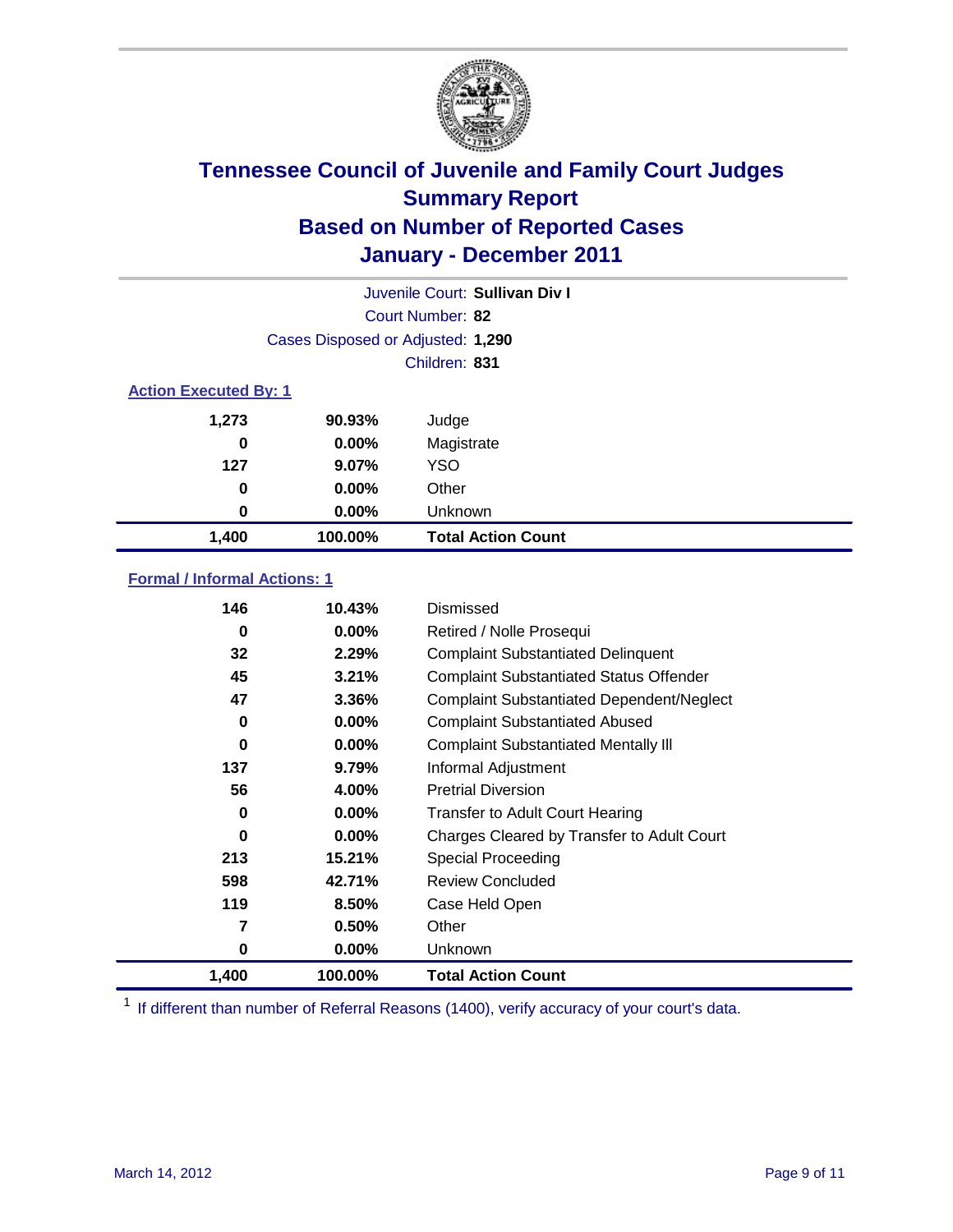

|                       |                                   | Juvenile Court: Sullivan Div I                        |
|-----------------------|-----------------------------------|-------------------------------------------------------|
|                       |                                   | Court Number: 82                                      |
|                       | Cases Disposed or Adjusted: 1,290 |                                                       |
|                       |                                   | Children: 831                                         |
| <b>Case Outcomes:</b> |                                   | There can be multiple outcomes for one child or case. |
| 167                   | 8.88%                             | <b>Case Dismissed</b>                                 |
| 0                     | 0.00%                             | Case Retired or Nolle Prosequi                        |
| 170                   | 9.04%                             | Warned / Counseled                                    |
| 78                    | 4.15%                             | <b>Held Open For Review</b>                           |
| 56                    | 2.98%                             | Supervision / Probation to Juvenile Court             |
| 1                     | 0.05%                             | <b>Probation to Parents</b>                           |
| 139                   | 7.39%                             | Referral to Another Entity for Supervision / Service  |
| 11                    | 0.59%                             | Referred for Mental Health Counseling                 |
| 20                    | 1.06%                             | Referred for Alcohol and Drug Counseling              |
| 0                     | 0.00%                             | <b>Referred to Alternative School</b>                 |
| 1                     | 0.05%                             | Referred to Private Child Agency                      |
| 40                    | 2.13%                             | Referred to Defensive Driving School                  |
| 0                     | 0.00%                             | Referred to Alcohol Safety School                     |
| 0                     | 0.00%                             | Referred to Juvenile Court Education-Based Program    |
| 12                    | 0.64%                             | Driver's License Held Informally                      |
| 0                     | 0.00%                             | <b>Voluntary Placement with DMHMR</b>                 |
| 0                     | 0.00%                             | <b>Private Mental Health Placement</b>                |
| 0                     | 0.00%                             | <b>Private MR Placement</b>                           |
| 4                     | 0.21%                             | Placement with City/County Agency/Facility            |
| 197                   | 10.48%                            | Placement with Relative / Other Individual            |
| 3                     | 0.16%                             | Fine                                                  |
| 54                    | 2.87%                             | <b>Public Service</b>                                 |
| 13                    | 0.69%                             | Restitution                                           |
| 0                     | 0.00%                             | <b>Runaway Returned</b>                               |
| 18                    | 0.96%                             | No Contact Order                                      |
| 3                     | 0.16%                             | Injunction Other than No Contact Order                |
| 5                     | 0.27%                             | <b>House Arrest</b>                                   |
| 31                    | 1.65%                             | <b>Court Defined Curfew</b>                           |
| 0                     | 0.00%                             | Dismissed from Informal Adjustment                    |
| 10                    | 0.53%                             | <b>Dismissed from Pretrial Diversion</b>              |
| 51                    | 2.71%                             | Released from Probation                               |
| 0                     | 0.00%                             | <b>Transferred to Adult Court</b>                     |
| 0                     | $0.00\%$                          | <b>DMHMR Involuntary Commitment</b>                   |